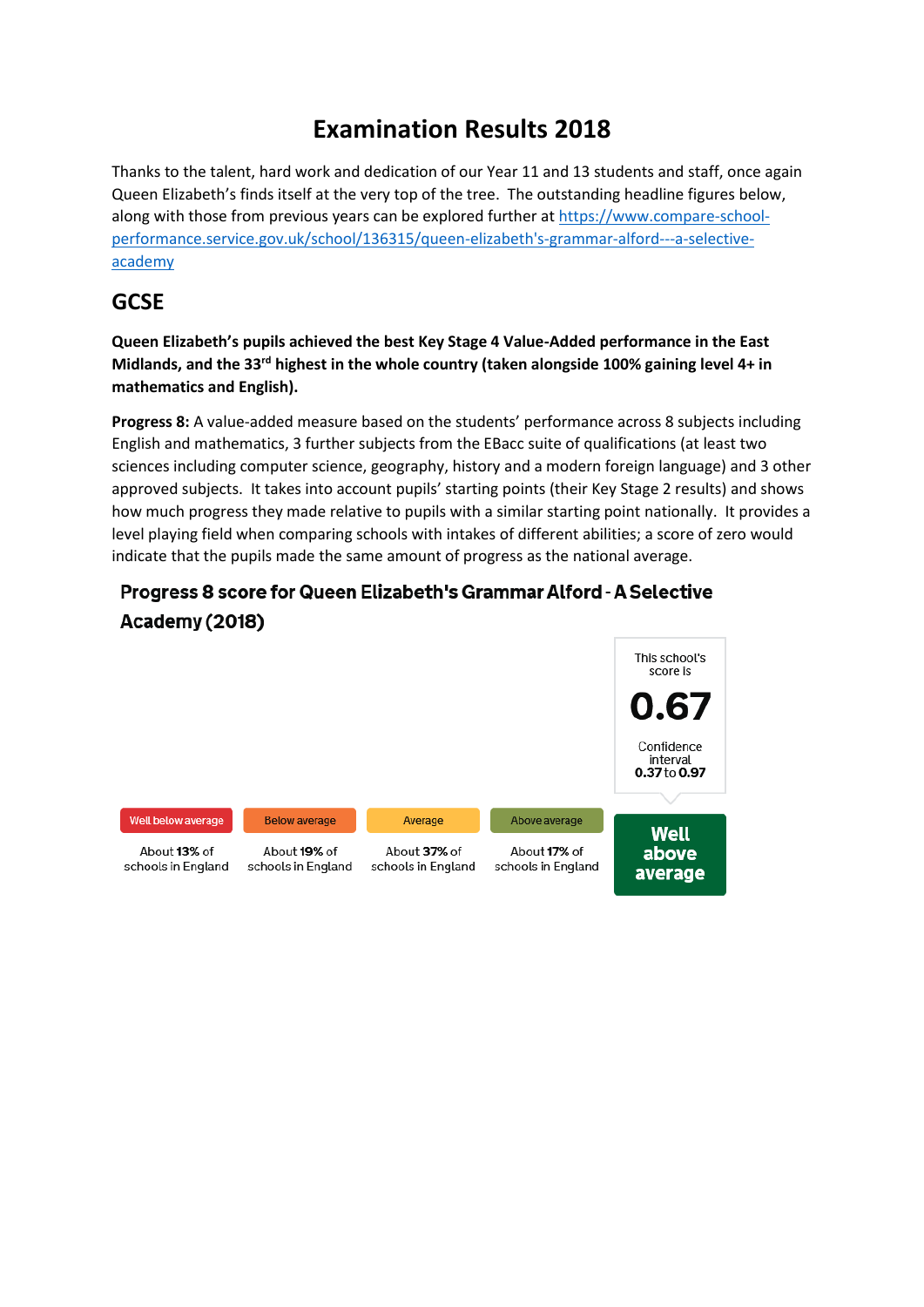**Attainment 8:** based on the same suite of 8 qualifications as Progress 8, this measure shows the raw attainment of pupils; it does not take into account their prior attainment at Key Stage 2.



**English Baccalaureate (EBacc) Entry:** this shows the percentage of pupils entered for the full suite of EBacc subjects listed above. The government introduced this measure to encourage schools to enter pupils for a suite of academically rigorous, highly respected qualifications and to overcome the distortion of Performance Tables caused by centres entering pupils for large numbers of extremely accessible yet high-scoring qualifications.





**Reaching threshold grades in English and mathematics GCSEs: 100% of QEGS pupils achieved grade 4 or above in these two core subjects (the equivalent of the old 'A\*-C' measure).** Grade 5 is equivalent to a high grade C or low grade B in the old grading system. The new headline figure is therefore slightly more demanding than the previous 'A\*-C' measure.





**Staying in Education or entering employment after Key Stage 4:** this relates to those who completed Key Stage 4 in 2016, which are the most recent data available.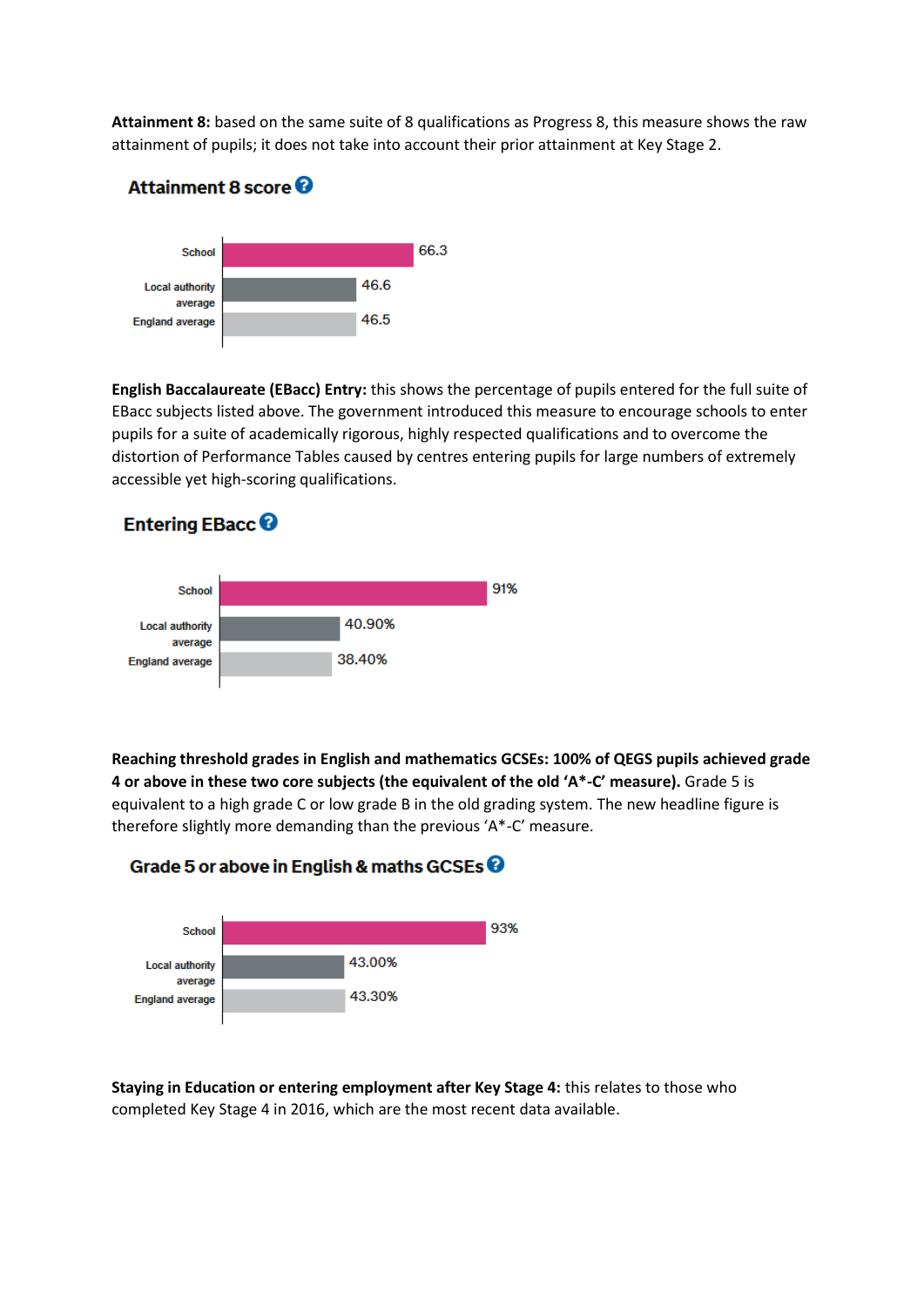# Staying in education or entering employment<sup>9</sup>